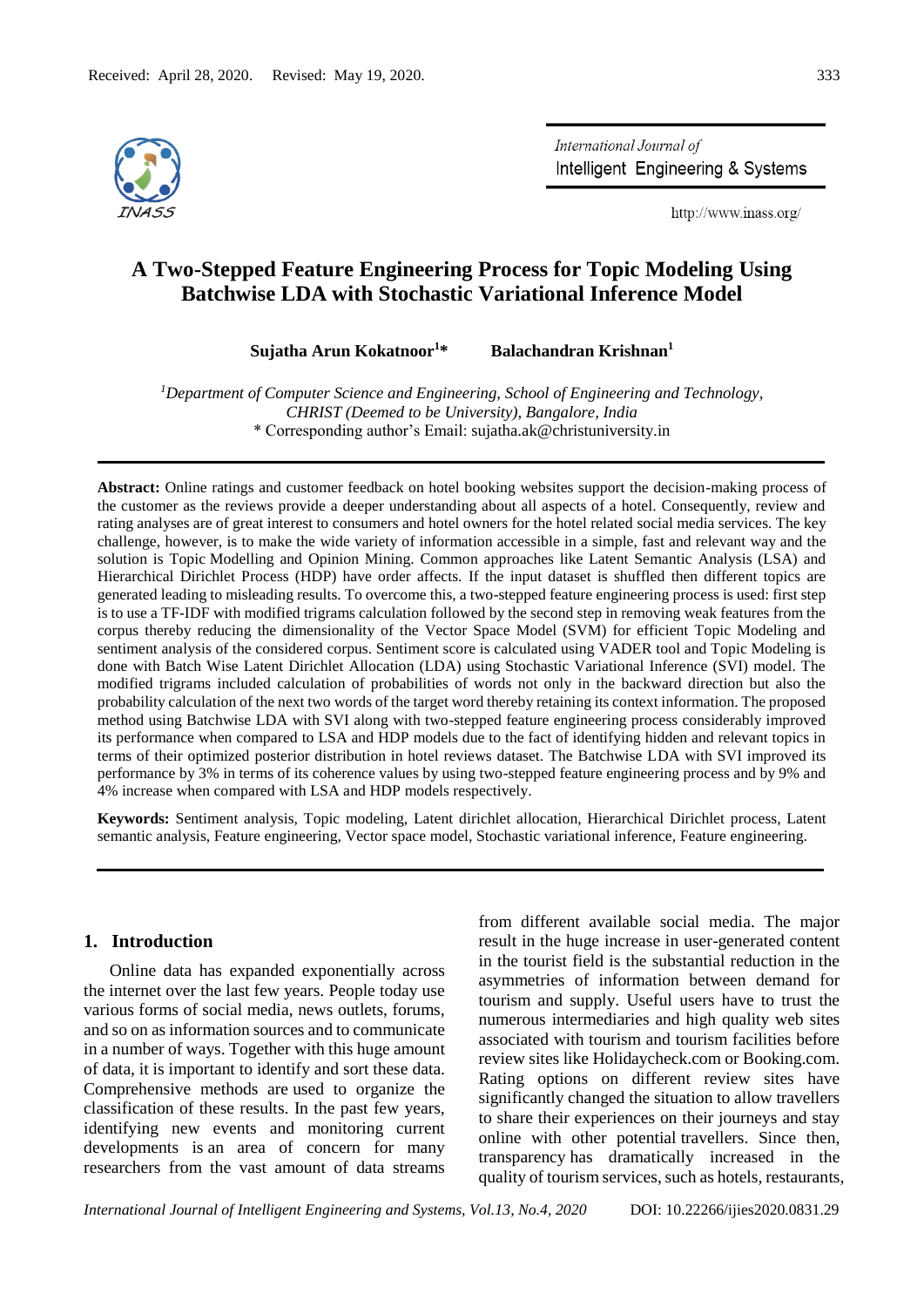destinations and all travel deals [1]. Various information extraction, information reduction, and data mining techniques can be used to automatically collect and process user reviews based on the publicly available user feedback [2]. The collected and processed data can thus be used from the user generated content as a valuable insight into various strategic or operational business choices. With this an important work is of researcher's interest is Topic Detection or Topic Modeling which is a part of the Sentiment Analysis [3].

Topic Modeling is defined as the task of allocating the topics to the unlabelled textual dataset. The Topic Modeling is a branch of unsupervised machine learning approach that uses a text document that can best explain the information available with the assistance of several other topics. Topic Modeling can be used for several applications as shown in Fig. 1.

Before proceeding with Topic Modeling, the unstructured and unlabelled text corpus has to be converted into a Vector Space Model (VSM). Commonly used methods like Bag of Words (BoW) and CountVectorizer have limitations of generating a high dimensional VSM. This is due to the total number of occurrences of each word in a text document and the model fails to appropriately map these words to the chosen topics thereby providing poor representation of the feature vector.

 There are many ways to do Topic Modeling. They are Latent Semantic Analysis (LSA), Probabilistic Latent Semantic Analysis (PLSA), Hierarchical Dirichlet Process (HDP) and Latent Dirichlet Allocation (LDA) with Gibbs Sampling approaches but with certain limitations. LSA vectors require comprehensive storage. It performs very well for long



Figure. 1 Applications of topic modeling

documents since each document is represented in a limited number of context vectors. Nevertheless, it requires additional storage and calculation times because of the large volume of data, which reduces LSA performance [4]. Also LSA's outcomes, words associated to topics are difficult to interpret and LSA partially captures polysemy, the words which has multiple meanings. PLSA and LDA with Gibbs Sampling produces different topics if the order of the text data is changed leading to misidentification of topics of interest. PLSA uses large Eigenvectors, it cannot be attributed to the only applicable groups and documents in smaller communities. The PLSA model doesn't generalize to new and unseen documents and is prone to overfitting. With LDA using Gibbs sampling, the shape of the distribution depends on the long convergence period, in particular with the dimensionality and convergence of data. LDA also has difficulty locating the posterior for each variable with Gibbs sampling.

In this paper, a two-stepped feature engineering is proposed to address the limitations of BoW and CountVectorizer methods for pre-processing the text corpus. In the first step, TF\_IDF with trigrams is used to reduce the size of the dataset considered followed by the calculation of sentiment scores using VADER tool as the customer's reviews are directly associated with their sentiments about their stay in the hotel. In the second step, weak feature vectors are removed as they are constituted using low frequency terms which rarely occur in the document. This feature engineered VSM is now provided as an input to LDA using Stochastic Variational Inference (SVI) for better tracking and detection of the topics.

The rest of the paper is organized as follows. Related literature review work carried with respect to feature engineering and Topic Modeling is covered in section 2. The proposed architecture and methodology is covered in section 3. Section 4 gives the results and discussions about the proposed work and section 5 gives conclusion and future scope of the work proposed in this paper.

# **2. Related work**

In this section, the literature review was carried out various Topic Modeling approaches.

The combination of the topic model and the Continuous bag of words (Cbow) process, known as the Cbow Topic Model (CTM) [5] to detect topics was proposed to provide summarization of the text corpus collected from social networks. This method introduced a new idea for the embedding topic model. A classic Cbow word vectorising approach was also used to cluster the target social network text dataset.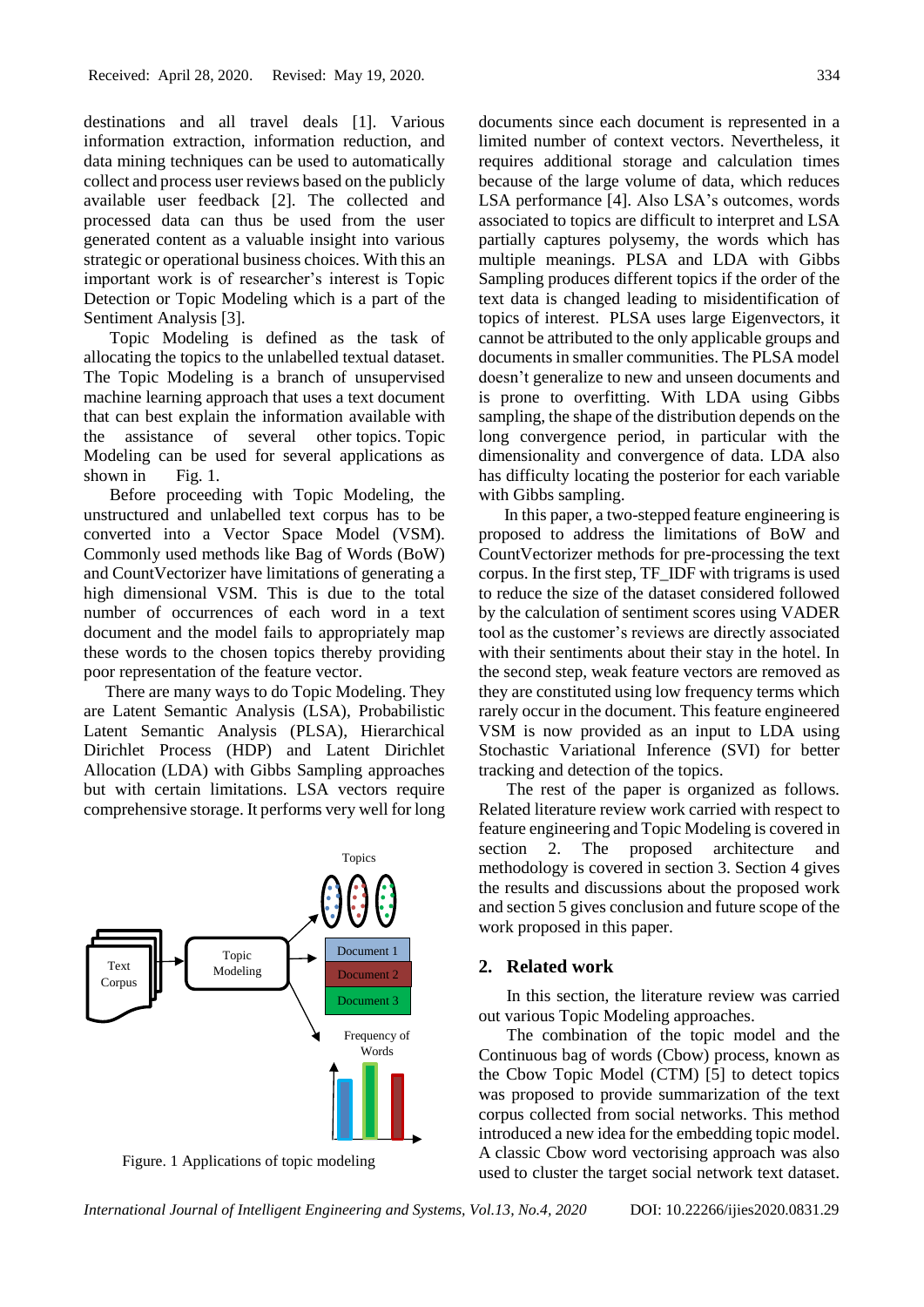This helped to learn efficiently about internal associations between words and minimized the size of the input texts. Cbow unfortunately cannot pick up polysemy as they appear to represent one word as one vector. Cbow also fails to identify the combined word phrases in a text corpus.

The different methods of extracting hidden topics from the text (corpus) were investigated using the topic models such as LSA, PLSA and LDA [6]. The researchers expressed their challenges in dealing with short texts having difficulties in interpreting the topics present in the corpus due to the limited space available on social media web pages which resulted in sparse and noisy text reports. Since social media sites have a small space, text analyses were loaded with noisy and sparse words. The LDA with parallelsupervised model was proposed to achieve high accuracy results with quicker response time along with supervised Latent Dirichlet Allocation (SLDA) and Parallel Latent Dirichlet (PLDA) [7]. When the process time of Topic Modeling is increased, while the speed is increased, accuracy is decreased. Also LDA is an unsupervised tool which does not properly categorize and predict the topics.

To geographically map online discussions over time and in order to recognize subject situations in unstructured text, a distributed geo-aware streaming LDA was proposed [8]. To test the model it was used and implemented during portions of the US presidential election in 2016 for the automated identification and spatial monitoring of electoral topics. The locations were shown to be related to the actual polling places and the model offered a better description of geo-location than a keyword-based method. The disadvantage was that the proposed method suggested a closed world presumption, that new places of interest weren't known and that they were not context-sensitive.

A topic model, the twitter hierarchy Latent Dirichlet Allocation (thLDA) [9] was proposed to automatically mine the hierarchy of tweet topics, which can also be used on tweets for text Online Analytical Analysis (OLAP). Seeking a more efficient aspect also included the word2vec used by thLDA to evaluate the semantic relation between words in tweets. It was observed that the proposed model failed to capture correlations present in the corpus.

A topic-specific sentiment lexicon was constructed and the final sentiment similarity was obtained by using the Spectral Clustering model for clustering the words present in the corpus. It was based on the sentiment scores and the sentiment relationship graph for obtaining the topic-specific sentiment lexicon, namely, STCS (Spectral

Clustering based Topic – Specific) lexicon [10]. The spectral clustering needs the construction of Eigenvectors. If K-Nearest Neighbours graph is used then all the created Laplace matrices will be sparse and this speeds up the convergence process else with smaller Eigen gap, the algorithm computing the first set of Eigenvalues doesn't converge leading to a slower process.

In social networks, words' sentiments are different from their useful topics which leads to a problem in building a sentiment lexicon. The Latent Dirichlet allocation [11] was used for the extraction and validation of the topics of interest in the dataset as a generative, Bayesian, hierarchical statistical model. The findings supported existing literature, including location and quality of service. In addition, the variations in the topics of concern between the different characteristics of the accommodations in terms of metropolitan vs. rural and type of accommodation were noticed. The inherent limitation of a country-based study, however, meant that other countries did not generalize the results.

A probabilistic Supervised Joint Aspect and Sentiment Model (SJASM) was proposed to model user generated reviews and to classify semantic topics and topic level sentiments from review data and also to predict overall sentiments from the reviews [12]. SJASM represented the opinion pairs of each review document and was used to construct feature vectors and the corresponding opinion words from the hidden topic responses and sentiments. The drawbacks with this approach are that probabilistic regression for sentiment analysis which necessitates determining in advance the number of latent topics for analysis of user reviews in the corpus.

A hierarchical supervision topic model was proposed for the construction for higher-level classification tasks of a Topic-adaptive Sentiment Lexicon (TaSL). This proposal used sentiment lexicons as a useful prior knowledge for Topic Modeling and Sentiment Analysis [13]. However, lexicons of sentiments were constructed to ignore the variation of the sentiments polarities in various subjects or fields.

A probabilistic graphic model called Sentimentaware Multi-modal Topic Model (SMTM) was proposed [14] to leverage the latent semantics of multi-modal knowledge on the web site in order to solve the question of customized travel by using the data available from social media in the real world. The proposed method distinguished itself from previous methods, in that the topics from tourism and attraction domains were independently analysed for the communication of semantics for tourist topics and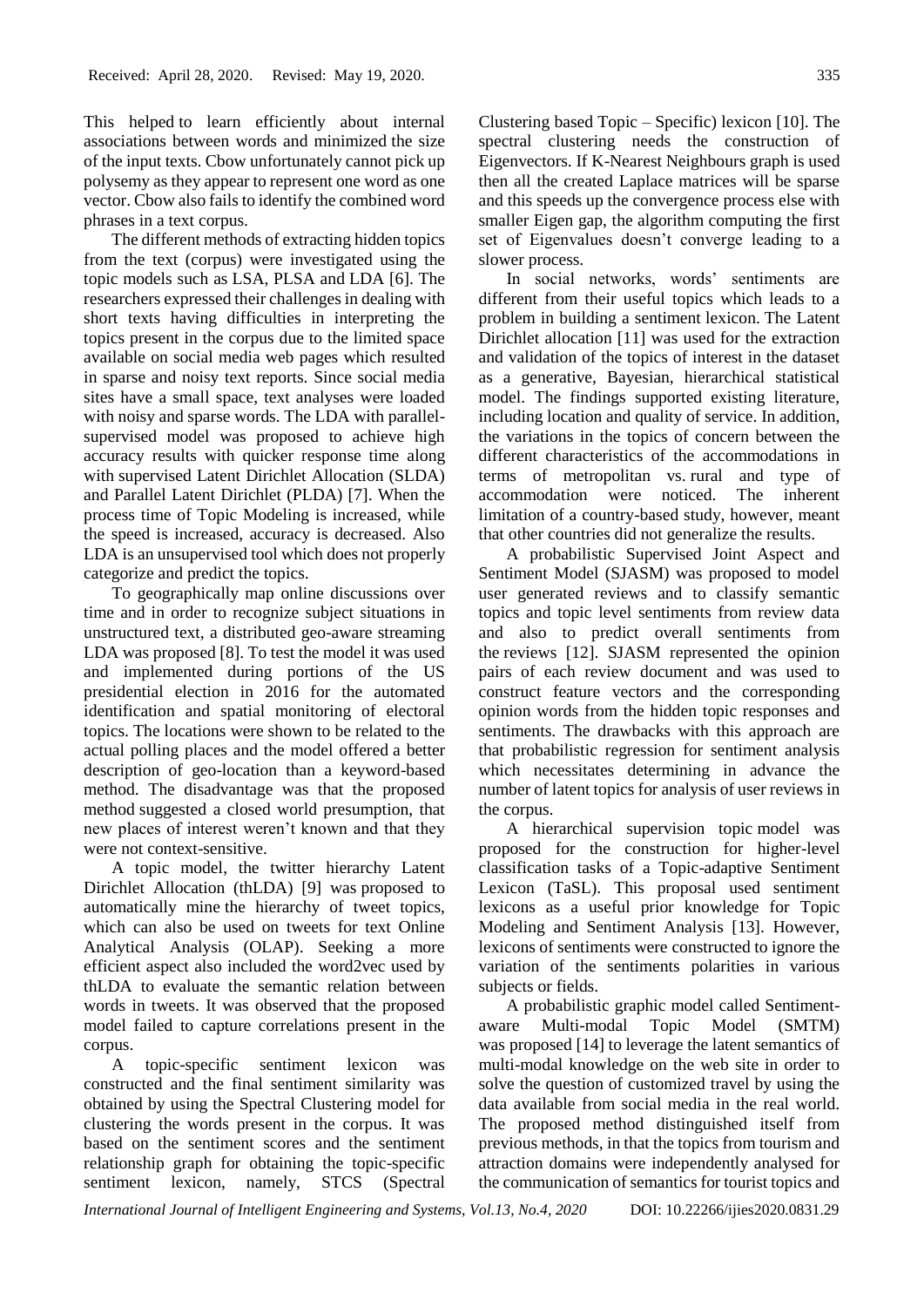themes. The main limitation was the consideration of a fixed number of topics on three sentiment opinions: neutral, positive and negative.

Similar tweets were combined together into single documents for the purpose of pooling [15]. This overcame the traditional LDA model in terms of its topic coherence. The limitation of this approach was that it worked only for a single hashtag.

Parallel Online Supervised LDA was proposed for large scale textual datasets [16]. This approach used SVI learning method for increasing the speed of training time and parallel computing through map reduce framework model was used for endorsing cloud computing capacity and the processing of huge dataset. The input to this model is the labelled dataset which is a limitation as most of the reviews obtained for this research work is unstructured and unlabelled. Without feature engineering, the accuracy of the model poorly performs.

Various types of topic detection techniques were identified and the results were calculated. Topic detection methods were classified in five categories: clustering, frequent pattern mining, simulation, matrix factoring and probabilistic models [17]. For clustering techniques, nine different approaches were evaluated. They were Sequential K-Means, Spherical K-Means, Kernel K-Means, Scalable Kernel K-Means, Incremental Batch K-Means, DBSCAN, Spectral Clustering, Document Pivot Clustering and Bngram. Moreover, for matrix factorization techniques, five different techniques were analysed and they were Sequential Latent Semantic Indexing (LSI), Stochastic LSI, Alternating Least Squares (ALS), Rank-One Downdate (R1D), and Column Subset Selection (CSS). However, the discovered topics were hidden and did not have clear meaning.

In order to identify and monitor topics in conversational contents of social media networks, a Computational Dynamic Latent Dirichlet allocation (CDLDA) model was proposed. Topic detection and tracking is essential, especially for spoken interactions and for conversational communication. During conversational communication, language processors must identify various topics in these materials, as the topic transitions occur frequently. In view of its structure, the dynamic models were used to capture the sequence in spoken content of two adjacent topics [18]. However, CDLDA models were not sufficiently efficient enough for processing the unstructured corpus of conversational contents comprising ambiguous topics.

A Time-User Sentiment / Topic Latent Dirichlet Allocation (TUS-LDA) was proposed which aggregates posts as a pseudo-document at the same time to lessen the question of context sparsity [19]. But the application of the model to short articles on social media directly affects the sense of sparsity, despite the brief and informal characteristic of messages.

Topics from short texts were detected using Semantics Assisted Non-negative Matrix Factorization (SeaNMF) approach [20]. The approach effectively incorporated the semantic correlations of the word-context into the model, where the semantic relationships between the words and their contexts were learned from the corpus in terms of skip-grams. The SeaNMF model was solved by means of a descent algorithm for block coordinates. Also Non-negative Matrix Factorization (NMF) was used for detection of relationships [21] between the phenotypes which are infectious and the various types of related genes. CVD and hyperlipidemia enriched topics had positive correlations with rs10455872 ( $P < 0.001$ ), replicating a previous finding. Whereas there was a detection of a negative correlation between LPA and a topic enriched for lung cancer  $(P < 0.001)$  that was not previously identified through phenome-wide scanning. The NMF solution yields a normal representation for the data dependent on sections. A major drawback when applying NMF for data representation is that it fails to consider the geometric structure in the data. If there are several attributes and the attributes are undefined or have poor predictability, NMF is useful else models like LDA and LSA are considered.

The topic models as discussed in the literature review has few pitfalls. They cannot pick up polysemy as they appear to represent one word as one vector and fails to identify the combined word phrases in a text corpus, they are not context sensitive, fails to capture the correlations present in the corpus, doesn't capture the sentiments associated with the topics and the models converges slowly. To overcome these drawbacks, the proposed model is used.

# **3. Proposed work**

The main objective of this research work is to detect hidden, relevant topics and aspects on the reviews given by the users for the hotels they stayed. The hotel review dataset was extracted from booking.com. This website was considered for the study and analysis of customer's reviews on various hotels across the globe.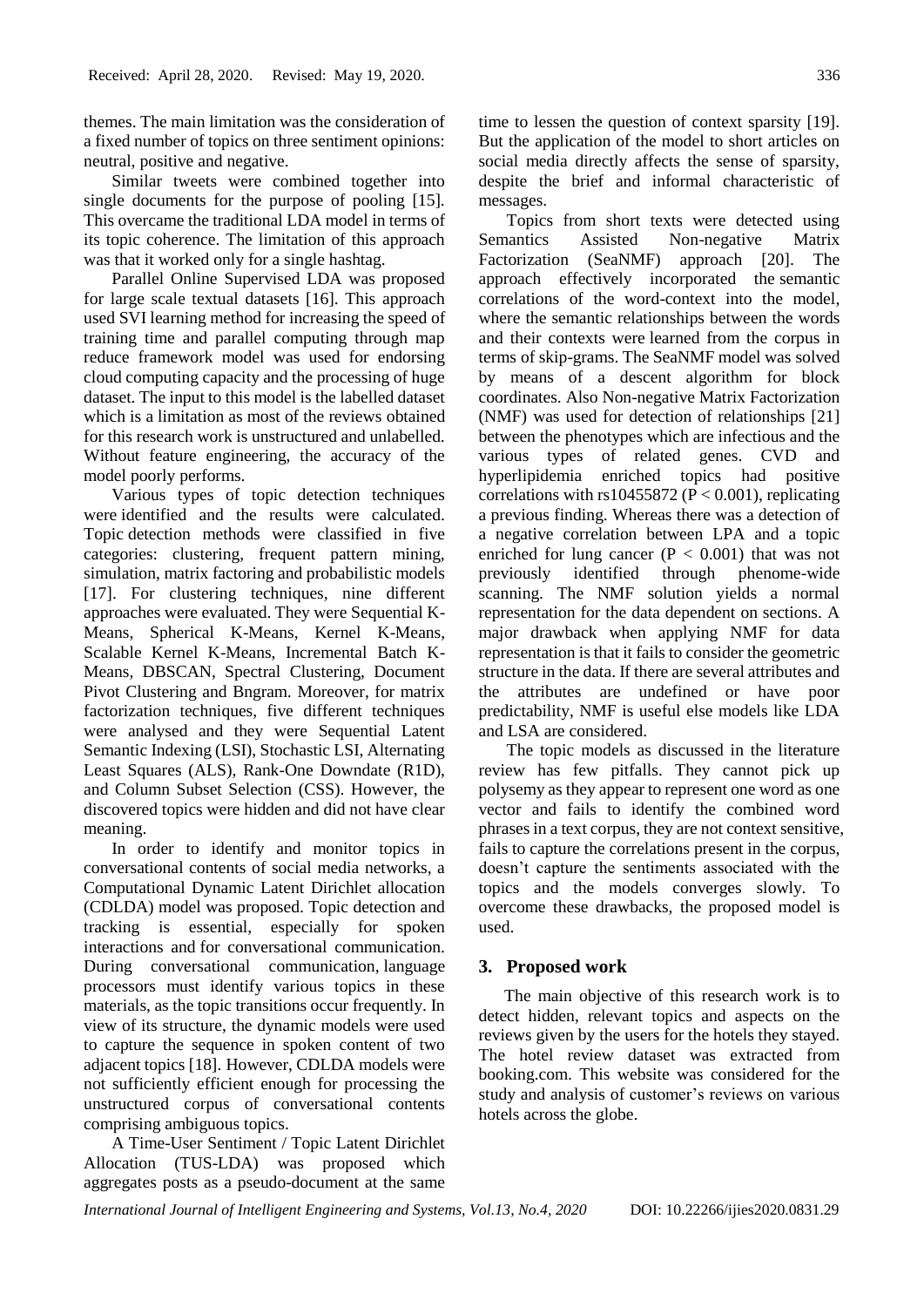# **3.1 Corpus creation**

A customized scraper was implemented using the libraries provided by the Python tool. This scraper takes an URL (Uniform Resource Locator) as an input to a particular hotel on booking.com website. The reviews were crawled and were saved in a CSV (Comma Separated Values) file. With these 115,000 customer reviews were extracted, comprising 354 luxury hotels across the globe. The processed CSV file consisted of the following details: Hotel Name, Hotel Location, Review Date, Rating, Reviewer Nationality, Hotel Score, Negative Reviews and Positive Reviews. The architecture of the proposed method is as shown in Fig. 2.

#### **3.2 Data pre-processing**

The preliminary data processing used in the research work is described in this section. The corpus created for the hotel reviews were pre-processed for cleaning the dataset for further analysis. If processed as it is was leading to inappropriate detection of topics. The suggested approach used Natural Language pre-processing tools. For creating a standard text dataset the following processes were used.

- The textual format of both positive and negative reviews collected was converted to lowercase for reducing the volume of the text dataset.
- The punctuations were removed to avoid the various forms of a same word followed by the removal of whitespaces.
- The dataset comprising stop words with little insight into the semantical content of the document were removed. E.g. "is," "the," "and", "a," "an," etc.



Figure. 2 Proposed architecture for topic modeling

The stemming words with similar semantic features but different forms had been reduced to a common root name. Examples include for the word think: thinking, thought, thinker likewise.

- Text tokenization was done to split the reviews into tokens. Text comprising of numbers too were removed.
- Part-of-Speech (POS) tagging was done to assign different parts of speech to each word present in the processed corpus.

### **3.3 Feature engineering**

Feature Engineering is the domain information method used to extract features from raw data using technologies in data mining. These features can be used to improve algorithms for machine learning. Its main objective is to prepare the correct input data set, in accordance with the required machine learning algorithm and to increase the performance of machine learning models. In this research work, a two stepped feature engineering process was used to convert both the positive and negative reviews of the customers on the hotel reviews to a vector space model.

 In the first step, a TF-IDF with trigrams model was used. Generally the trigrams are calculated as shown in Eq.  $(1)$ :

$$
p(x_1, x_2, x_3) = p(x_1) p(x_2 | x_1) p(x_3 | x_1 x_2)
$$
 (1)

where  $p$  gives the probability of  $x$  in the document and  $x_1, x_2, x_3$  is a trigram sequence.

$$
p(x_3 | x_1 x_2) = \frac{count(x_1 x_2 x_3)}{count(x_1 x_2)}
$$
 (2)

In Eq.  $(1)$ , for the target word x3, the probabilities of  $x_1$  and  $x_2$  *are* considered as shown in Eq. (2). But users post their tweets using natural language and doesn't follow appropriate grammar in framing the statements. Therefore in order to retain the context and meaning of the trigram sequence, the probabilities of next two words are also considered and calculated as shown in Eq. (3).

# $p(x_1,x_2,x_3)=p(x_1)p(x_2|x_1)p(x_3|x_1x_2)p(x_4|x_3)p(x_5|x_3x_4)$  (3)

 This modified model was used for Topic Modeling, which included analyzing and using the relationships between the individual word contentbearing and the topic categories to decide which category a document containing these words belongs to. The Eq. (3) was further processed using TF-IDF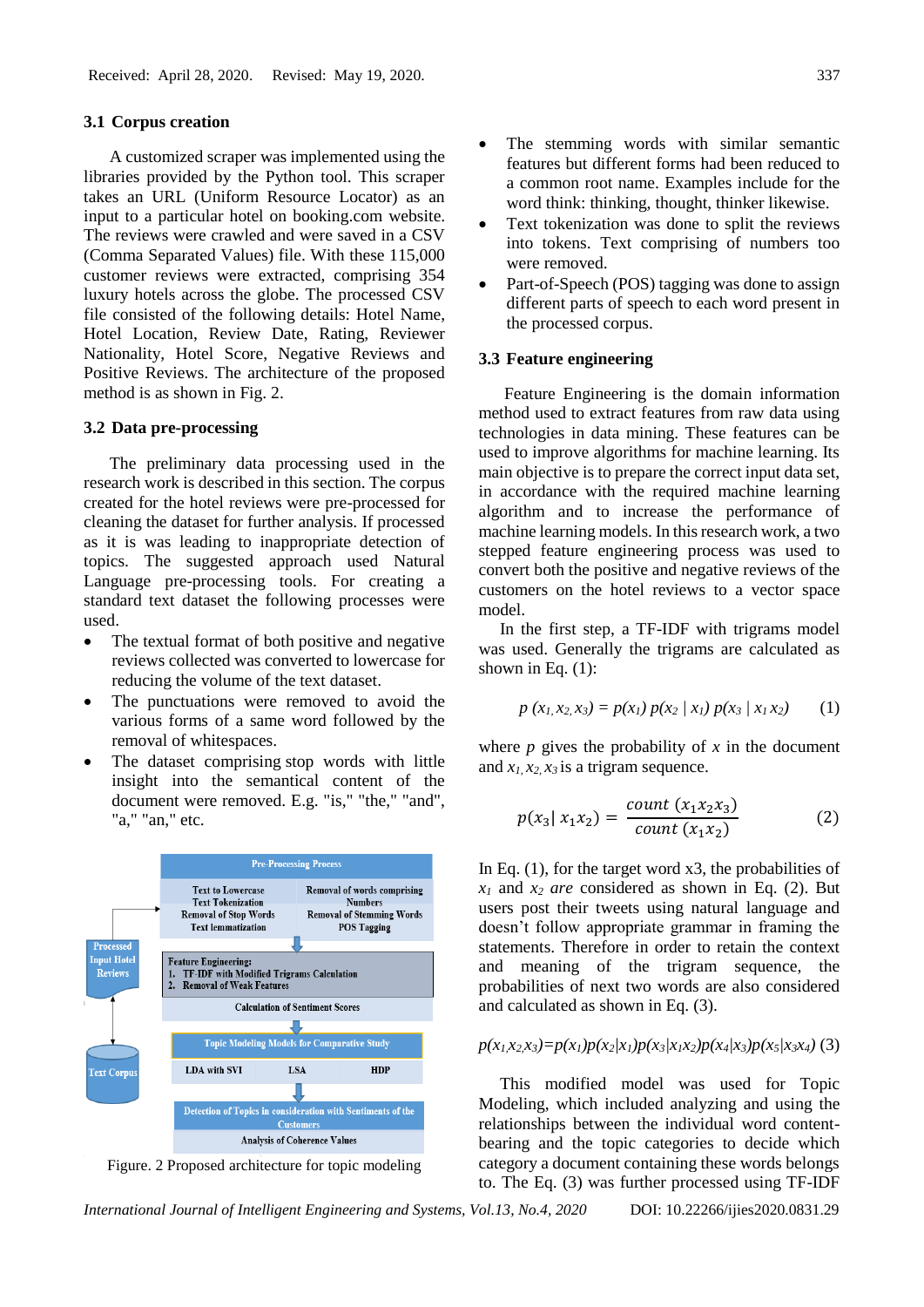vectorizer. TF, IDF and TF-IDF were calculated using the following Eqs. (4), (5) and (6) respectively.

$$
tf(x, t) = f_t(x) \tag{4}
$$

where *x* is the word, *t* is the text document and  $f_t(x)$ is frequency of occurrence of *x* in the text document *t.*

$$
idf(x, T) = log \frac{1 + |T|}{1 + df (t, x)}
$$
(5)

where *T* is the set of all text documents present in the corpus and  $df(t, x)$  represents the total number of text documents word *x* is present.

$$
tfidf(x, t, T) = tf(x, t) \times idf(x, T)
$$
 (6)

 Feature vector generated using trigrams indicates how many times it appeared in a specific text document and the TF-IDF values were then replaced by trigrams, rather than mere counts. The first step with TF-IDF using trigrams helped in reducing the high dimensional vector space thereby enhancing the computational capability of the proposed method. Fig. 3 shows the sample trigrams generated for the positive reviews.

Words with higher frequencies are more likely to appear than low frequency words in the textual dataset. The low frequency words are essentially poor characteristics of the corpus, which makes it a good practice for its removal. In the second step of feature engineering process all weak features were removed from the pre-processed corpus.



Figure. 3 Sample trigrams of positive reviews generated during experimentation process

Table 1. Python code snippet to remove weak features define remove\_high\_freq\_word(text): #Output: Optimal words without high frequency words # Compute median for value, occurences in values\_sorted.items(): index - = occurences if index  $< 0$  and x is True: median\_manual = value break elif index  $== 0$  and even is True: median  $manual = value/2$  $x = False$ Do all the pre-processing steps() # remove words with only one letter text =  $[t$  for  $t$  in text if length $(t) > 1$ ] # join all text =  $"$  ".join(text) return(text)

The steps for removing the weak features are as follows:

- Create a dictionary of word frequency.
- Arrange every word  $x$  according to its frequency.
- If the word frequency count is below the calculated median value, then this word  $x$  is considered as a weak feature.
- Remove the identified weak features from the pre-processed corpus.

The steps for Removing Weak Features is as shown Table 1.

 It was observed that removal of weak features from the pre-processed corpus created an efficient VSM thereby reducing its dimensionality and improvement of model's computational capability.

# **3.4 Topic modeling**

The hotel reviews dataset after going through initial pre-processing and two-stepped feature engineering process, the created VSM was given as an input to three topic detection models for comparative studies. They were Latent Semantic Analysis (LSA), Hierarchical Dirichlet Process (HDP) and the proposed method Batchwise LDA (Latent Dirichlet Allocation) with Stochastic Variational Inference (SVI) model. Also a sentiment analysis was done on the pre-processed text corpus for positive and negative reviews. This sentiment analysis helped user's reviews in appropriately and accurately detecting relevant topics as user's sentiments were directly associated with their reviews written for a particular hotel based on their experience.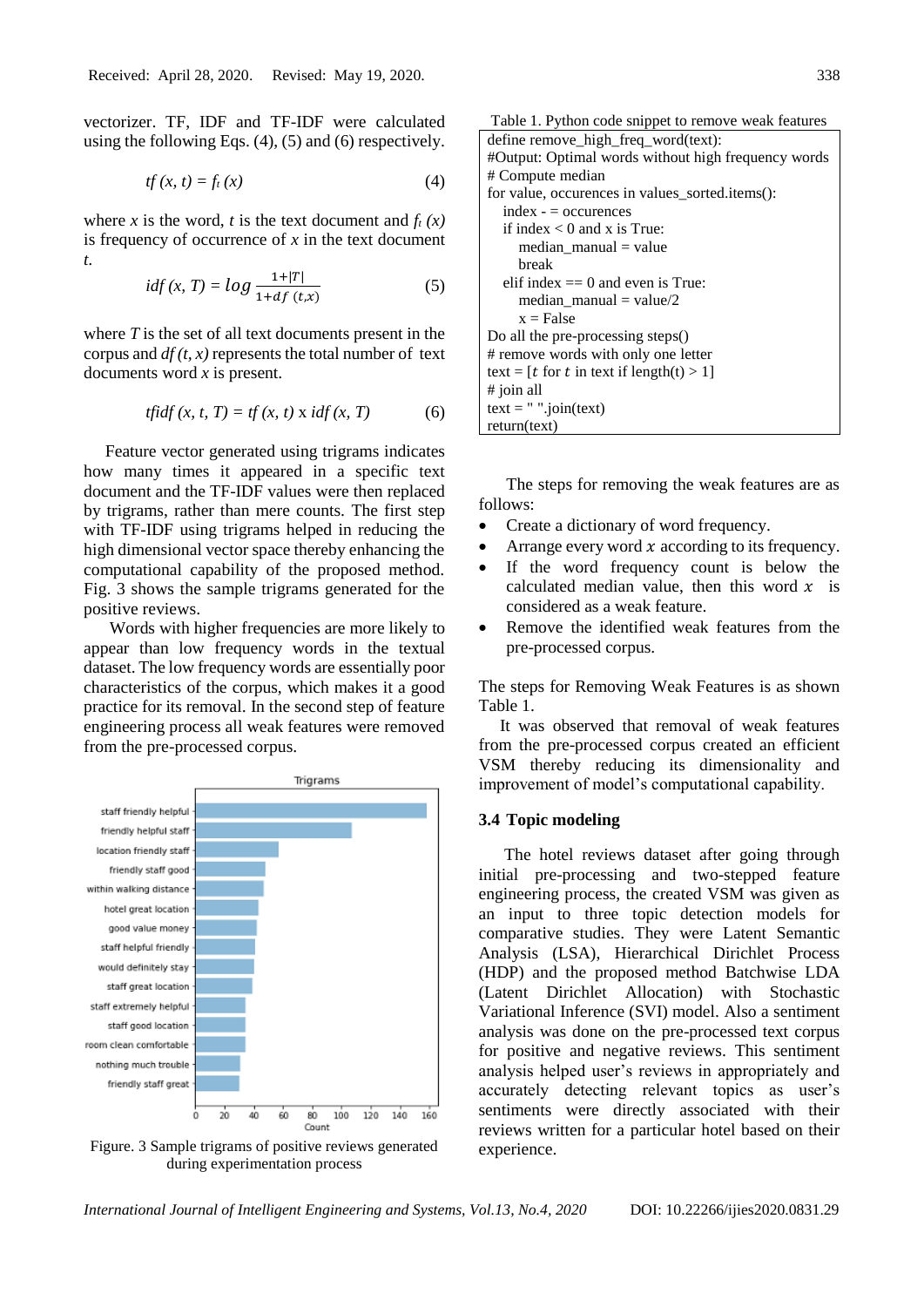The sentiment score was calculated using VADER (**V**alence **A**ware **D**ictionary and s**E**ntiment **R**easoner) which is a natural language processing tool. For the classification of text VADER is a rule-based, unsupervised system. VADER is used mainly for textual data from online or social media. VADER tool helps in using a method named SentimentIntensityAnalyzer feature for finding the text's sentiment. This method upon giving a text input returns a four parameter tuple: 'compound', 'neg', 'neu' and 'pos'. The 'compound' value lies between [-1 and 1]. Percentage value of 'neg', 'neu' and 'pos' defines the text's negative, neutral or positive polarity. Their value lies between the range [0, 1].

 The Compound Score is analysed as follows: If its value is  $\ge$  0.05 then its polarity is considered as positive.

If its value is  $> -0.05$  and  $< 0.05$  then its polarity is considered as neutral

If its value is  $\leq$  - 0.05 then it is considered as negative polarity.

## **3.4.1. Latent semantic analysis model**

LSA is an unsupervised statistical approach and is one of the commonly used technique for Topic Modeling. The core idea is to take a matrix of documents and terms and then decompose it into a separate document-topic matrix and a topic-term matrix. In the first step the document-term matrix is generated as follows: Given *m* documents and *n* words in the vocabulary, an *m x n* matrix *A* is constructed using TF-IDF scores in which each row represents a unique word and each column represents a document. In the second step, matrix *A* is factorized to three other matrices *X, Y* and *Z* using Singular Value Decomposition (SVD) process for further reducing the dimensionality*.* It is as shown in Eq. (7). *X* and *Z* are orthonormal matrices and *Y* is a singular matrix whose determinant cannot be found.

$$
A = X Y Z^T \tag{7}
$$

Where X is the document-term matrix which gives the vector representation of a document. The length of this vector is equal to the total number of preferred topics for modeling process. Z gives the vector representation for the terms and is called term-topic matrix. SVD therefore provides us with vectors in our data for every document and term. Every vector is k in length. Similar terms and related documents are then identified using the cosine similarity test by using certain vectors.

#### **3.4.2. Hierarchical dirichlet process** m**odel**

A Dirichlet (DP) process can be called a distribution of probability within the field of probability measurements as a stochastic process. The method is named precisely because the DP results in partial, finite-dimensional distributions of Dirichlet, which is close to Gaussian, which has finite-dimensional, conditional distributions distributed in Gaussian [22]. A DP is defined by a base measurement and a parameter in terms of concentration. Every draw from the DP is a measure itself. As it is certain that a previously drawn attribute can be drawn again, the drawn values are discrete with probability 1. This allows them to cluster into DP mixtures. The HDP is an alternative of DP hierarchical. The hierarchy offers an elegant framework for sharing parameters. This process determines a set of  $X_i$  likelihood measurements for D pre-specified data groups and a global  $X_0$  probability measure. It is shown in the Eq. (8).

$$
X_0 \mid \alpha, H \sim DP\left(\alpha, H\right) \tag{8}
$$

Where H gives the measure for Base Probability and  $\alpha$  is the parameter for concentration. The HDP measures for simple probability permit countless multinomial drawings and therefore an infinite number of topics. This allows the number of topics to increase or decrease by data. In this study, the on-line HDP method provides the versatility of modeling the HDP to the speed of on-line variational Bayes model. The idea behind the usage of Bayes online variation is to maximize the objective function of variation with stochastic optimization model.

# **3.4.3. Batchwise latent dirichlet allocation model with stochastic variational inference**

Batchwise LDA with SVI is the proposed method for this research work. LDA is an unsupervised machine learning approach and it is pLSA (Probabilistic LSA) with Bayesian version. pLSA uses probabilistic approach and not SVD. A probabilistic model with latent topics can be found which can produce the data that observes in the document-term matrix. LDA takes text corpus as input and produces topics as the output. Also it gives the percentage of each text document and its association with each found topic. For Topic Modeling, LDA doesn't consider the order of words in the given corpus. The LDA process starts with an assumption that there are *n* topics across text corpus and thereby documents are produced based on those assumed *n* topics. This in turn generates word based on the distribution of the probability. The value of n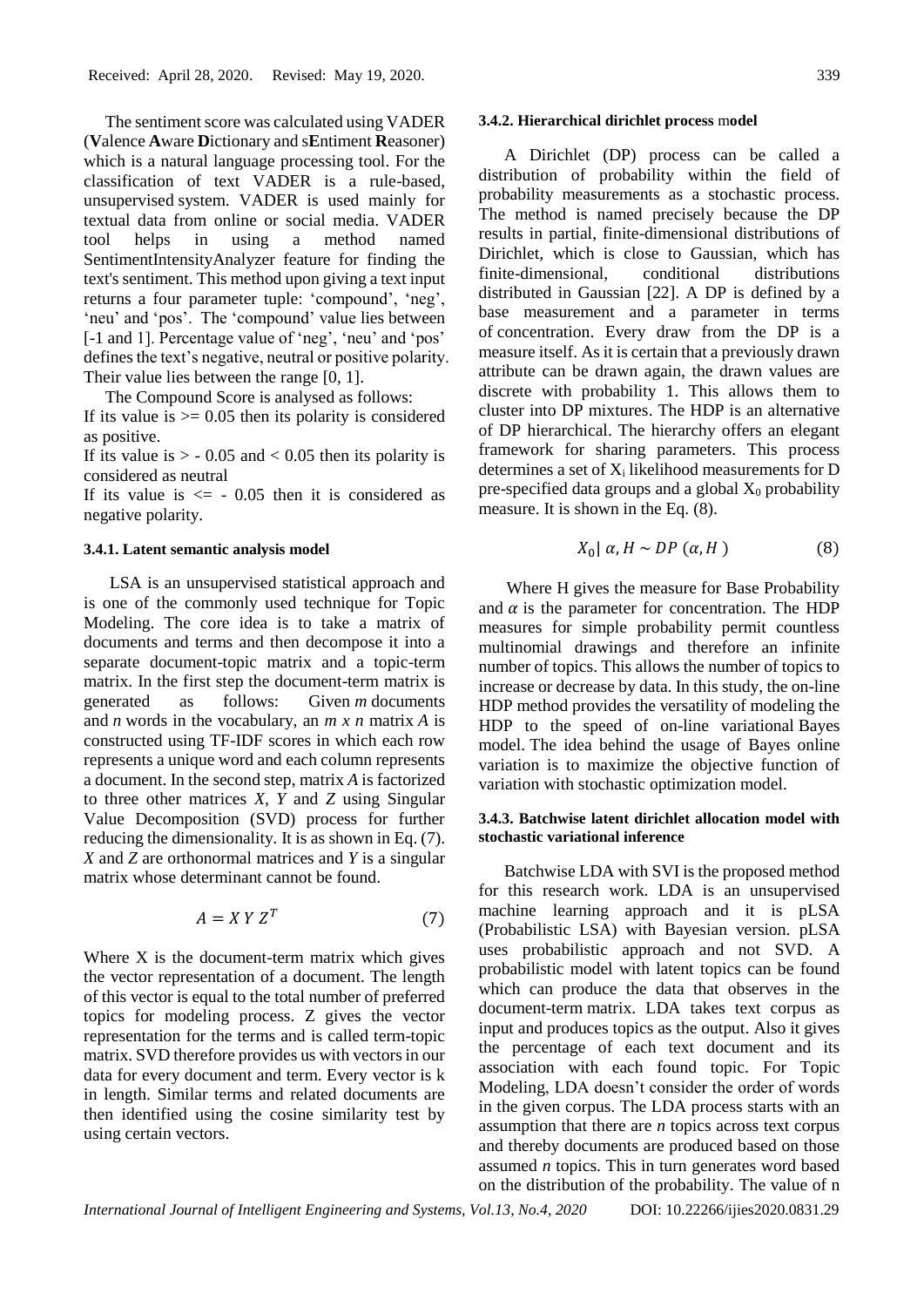should not be a high value as it produces granular topics.

 Given a document *t* in the textual dataset *T*, then *t* is calculated as follows:

- The total number of words present in the document *t* as represented by  $X_t$  is drawn from the Poisson's Distribution model.
- The number of topics to be found present in the document *t* as represented by  $\theta_t$  is drawn from topic-document distribution also known as Dirichlet Distribution.
- Allocate each word  $w_i$  to a topic  $z_i$ , where i is ranging from 1 to  $X_t$ , in such a way that it is consistent with the previous step.
- The word  $w_i$  is drawn from the topic-word distribution.

A corpus can be divided into batches of fixed sizes to obtain most relevant topic terms. LDA procedure can produce different results on these batches many times, but the best topics are generated using the intersection results of all the batches. This process is called as the Batchwise LDA.

Stochastic Variational Inference is a scalable approach used for the approximation of posterior distribution of the probabilistic model of LDA. It is useful in analyzing large text corpus which other topic models fails [23]. Table 2 gives the LDA algorithm using SVI.

# **3.5 Topic coherence measure**

It is a widely used metric to evaluate topic models and gives a realistic measure to identify the total number of topics. It uses the latent variable models. Each generated topic has a list of words. This measure finds the average of pairwise word similarity scores of the words associated with the topic. The topic model with high Coherence Measure value is considered a good topic model. When the initial number of topics (*k*) chosen was 33 in this paper, it resulted in good coherence scores but the number of words appeared per topic were high and repeating. Therefore during the experimentation process, *k* was limited to and varied between 1 and 8.

Table 2. LDA with SVI

|    | 1. Initialize Global per Topic Dirichlet Parameters |  |  |  |  |  |  |  |  |
|----|-----------------------------------------------------|--|--|--|--|--|--|--|--|
|    | (initialize topics at $0th$ iteration)              |  |  |  |  |  |  |  |  |
| 2. | Set the Step-Size schedule (Maximizes<br>the        |  |  |  |  |  |  |  |  |
|    | Optimization Function comprising of Step 1)         |  |  |  |  |  |  |  |  |
| 3. | Repeat:                                             |  |  |  |  |  |  |  |  |
|    | Sample a document t uniformly from the<br>a.        |  |  |  |  |  |  |  |  |
|    | text dataset.                                       |  |  |  |  |  |  |  |  |
|    | Initialize a K-vector Dirichlet Parameter<br>b.     |  |  |  |  |  |  |  |  |
|    | to 1 (per-document parameters)                      |  |  |  |  |  |  |  |  |
|    | Repeat:<br>$\mathbf{c}$ .                           |  |  |  |  |  |  |  |  |

|                             | i. For each document $t$ compute             |  |  |  |  |  |  |  |  |  |  |  |
|-----------------------------|----------------------------------------------|--|--|--|--|--|--|--|--|--|--|--|
|                             | optimal local variational                    |  |  |  |  |  |  |  |  |  |  |  |
|                             | parameters $\theta$ by updating step 3b      |  |  |  |  |  |  |  |  |  |  |  |
|                             | until the $\theta$ converges<br>by           |  |  |  |  |  |  |  |  |  |  |  |
|                             | maximizing the Evidence Lower                |  |  |  |  |  |  |  |  |  |  |  |
| Bound (ELBO) (until word is |                                              |  |  |  |  |  |  |  |  |  |  |  |
|                             | assigned to the correct topic).              |  |  |  |  |  |  |  |  |  |  |  |
| d.                          | Find and update intermediate topics using    |  |  |  |  |  |  |  |  |  |  |  |
|                             | optimal local variational parameters.        |  |  |  |  |  |  |  |  |  |  |  |
|                             | (Update variational Dirichlet for each       |  |  |  |  |  |  |  |  |  |  |  |
|                             | topic).                                      |  |  |  |  |  |  |  |  |  |  |  |
| e.                          | Set the topics at the next iteration to be a |  |  |  |  |  |  |  |  |  |  |  |

- weighted combination of the intermediate topics and current topics.
- 4. Until forever

 Fig. 4 (a), (b), and (c) are the results of Topic Modeling using LSA, HDP and Batchwise LDA with SVI without using Feature Engineering. Fig. 5 (a), (b), and (c) are the results of Topic Modeling using LSA, HDP and Batchwise LDA with SVI using Feature Engineering with TF-IDF trigram model. Fig. 6 (a), (b), and (c) are the results of Topic Modeling using LSA, HDP and Batchwise LDA with SVI using the proposed method (two-stepped feature engineering process).

# **4. Experimental results and discussions**

This section provides performance evaluation of the proposed research methodology. The dataset considered for the study was the reviews on hotels across the globe. This was done with the help of a customized scraper using Python tool. The reviews in the text format was unstructured and had lexical, syntax and semantic errors. If processed as it is was leading to inappropriate detection of topics. Therefore it was first pre-processed as discussed in 3.2 and the corpus collection is mentioned in the section 3.1. Fig. 7 gives the statistics of the reviews collected.

Natural Language Toolkit 3.0 was used for building python programs as the work involved was with human generated textual dataset. After preprocessing the dataset, the input was given to three topic detection models namely LSA, HDP and Batchwise LDA with SVI. The results are as shown in Fig. 4 (a), (b) and (c). Later the pre-processed dataset was converted into a vector space model using TF-IDF with trigrams model. It was observed that the coherence values for the topic models considered was improved and this is shown in Fig. 5 (a), (b) and (c) for LSA, HDP and Batchwise LDA with SVI models respectively. Further the experimental results improved with good coherence values when the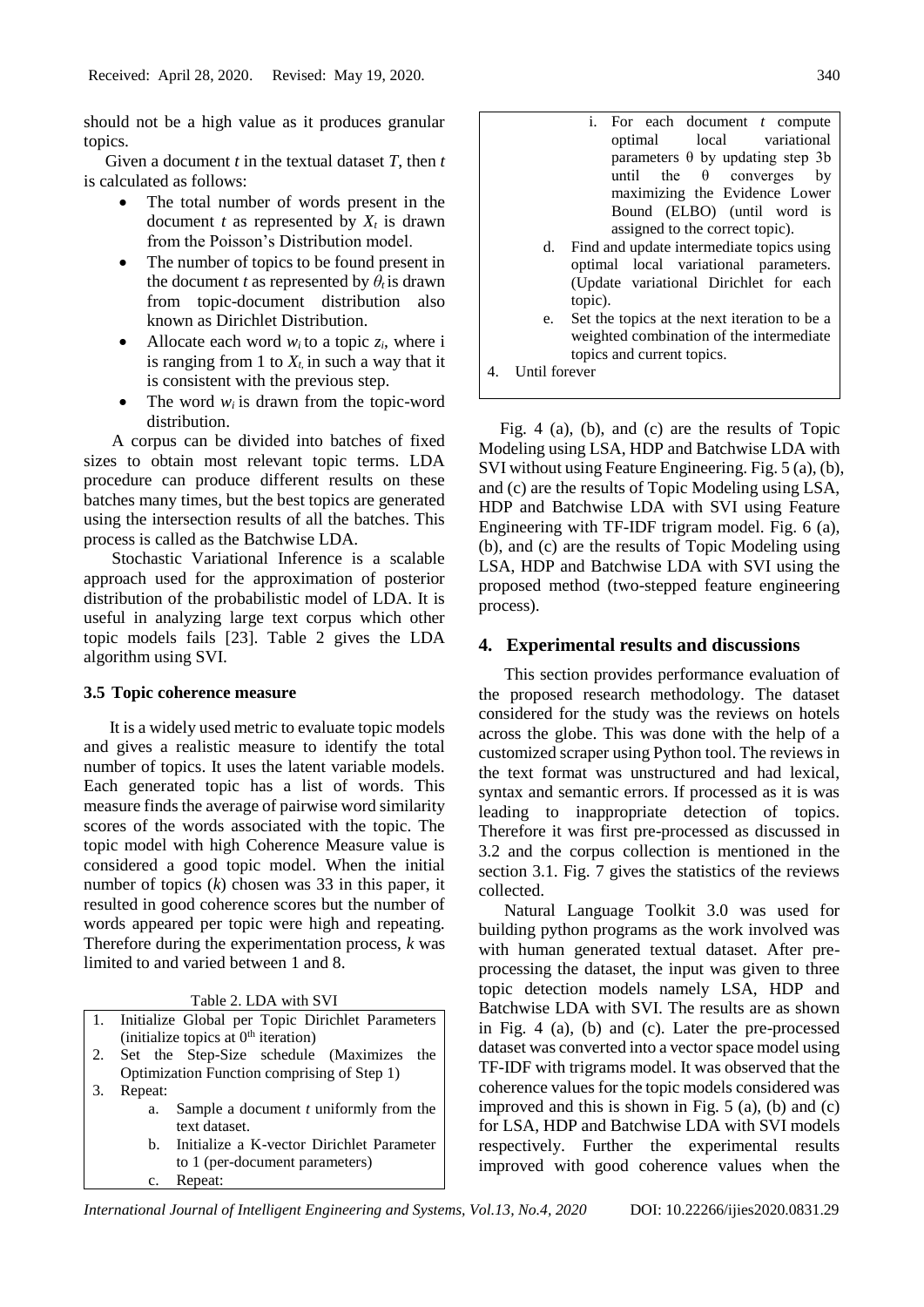



feature engineering with TF-IDF trigram model, (b) HDP using feature engineering with TF-IDF trigram model, and (c) batchwise LDA with SVI using feature engineering with TF-IDF trigram

and (c) Batchwise LDA with SVI without feature engineering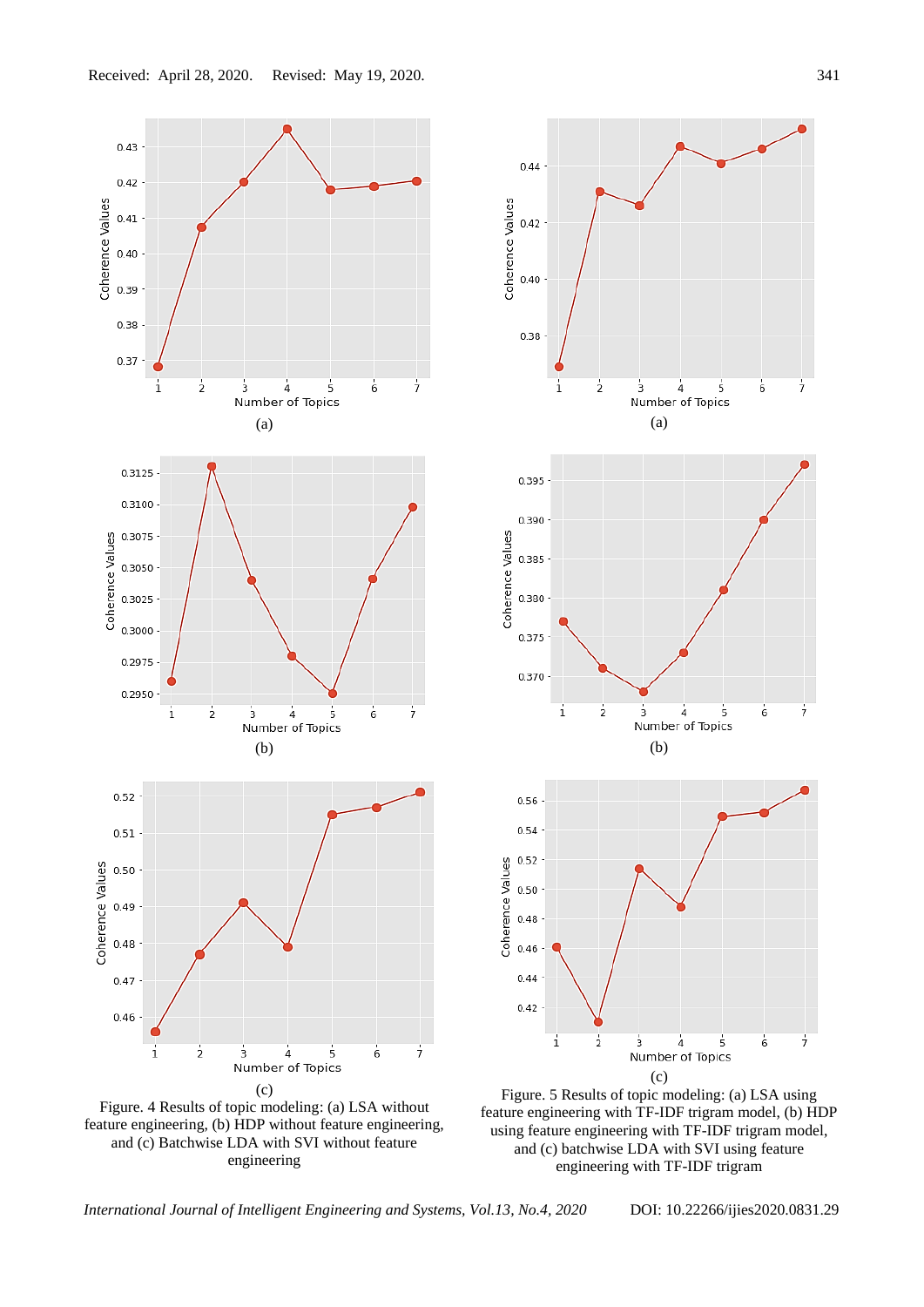

Figure. 6 (a) LSA using two-stepped feature engineering process, (b) HDP using two-stepped feature engineering process, and (c) batchwise LDA with SVI using twostepped feature engineering process



Figure. 7 Hotel reviews statistics

dataset was further processed by removal of weak features as they weren't contributing much in detection of hidden relevant topics with respect to the reviews on hotels given by the customers and this can be seen in Fig. 6 (a), (b) and (c) for the models considered for the study. Table 3 gives the comparative results of all the three topic models where *K* being the total number of topics being chosen.

Since all three models used for the comparative studies were created with a variety of different topics, a mixture of general and more specific topics were created because there was an increasing number of topics. The benefit was that these engineering models had more general topics which led to the topic model being more representative of the corpus, as shown by the numerical coherence value results as shown in the Table 3. It was also observed that the proposed approach Batchwise LDA with SVI with two-stepped feature engineering method worked better in Topic Modeling with optimum number of topics than the existing methods like LSA and HDP. From the Table 3, it was observed that LDA with SVI model with two-stepped feature engineering had attained the high average coherence value of 0.513 when compared to LSA with an average coherence value of 0.4273 and HDP with an average coherence value of 0.472. However their coherence score was less without feature engineering process. The graphical representation of the proposed method is shown in Fig. 8.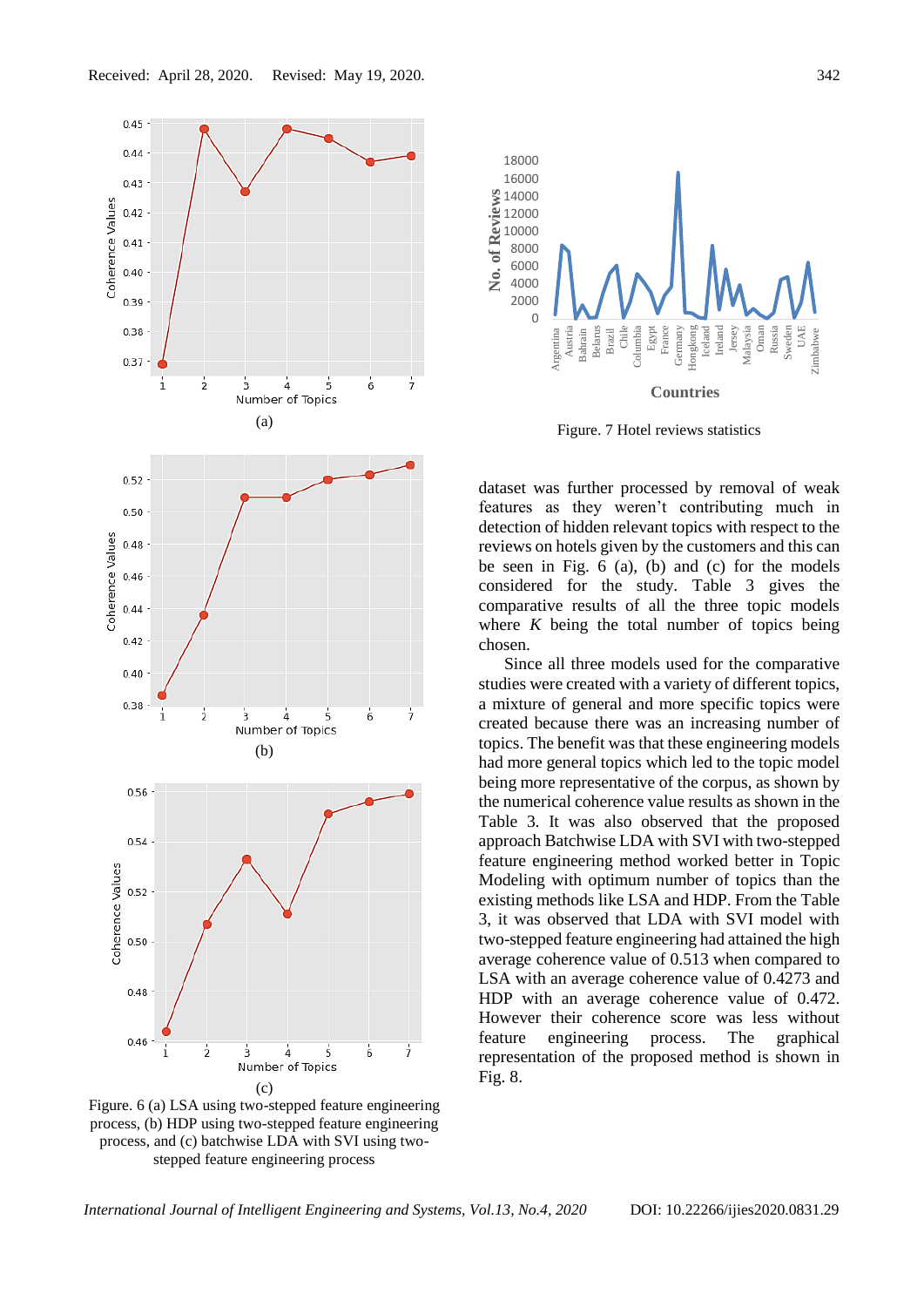| K<br>(No. of)   | <b>Without Feature</b><br><b>Engineering</b> |            |            | <b>One - Step Feature</b><br><b>Engineering Process</b> |            |            | <b>Two - Stepped Feature</b><br><b>Engineering Process</b> |            |            |
|-----------------|----------------------------------------------|------------|------------|---------------------------------------------------------|------------|------------|------------------------------------------------------------|------------|------------|
| <b>Topics</b> ) | <b>LDA</b><br>- SVI                          | <b>LSA</b> | <b>HDP</b> | <b>LDA</b><br>- SVI                                     | <b>LSA</b> | <b>HDP</b> | <b>LDA</b><br>- SVI                                        | <b>LSA</b> | <b>HDP</b> |
|                 | 0.456                                        | 0.368      | 0.296      | 0.461                                                   | 0.369      | 0.377      | 0.464                                                      | 0.369      | 0.386      |
| 2               | 0.477                                        | 0.407      | 0.313      | 0.410                                                   | 0.431      | 0.371      | 0.507                                                      | 0.448      | 0.436      |
| 3               | 0.491                                        | 0.420      | 0.304      | 0.514                                                   | 0.426      | 0.368      | 0.533                                                      | 0.427      | 0.509      |
| $\overline{4}$  | 0.479                                        | 0.435      | 0.298      | 0.488                                                   | 0.447      | 0.373      | 0.511                                                      | 0.448      | 0.509      |
| 5               | 0.515                                        | 0.418      | 0.295      | 0.549                                                   | 0.441      | 0.381      | 0.551                                                      | 0.445      | 0.520      |
| Average         | 0.483                                        | 0.409      | 0.301      | 0.484                                                   | 0.423      | 0.374      | 0.513                                                      | 0.427      | 0.472      |







# **5. Conclusion and future work**

 The analysis and description of the hotel user reviews listed on the Booking.com website was a major focus of this report. The overview description provided users with a better understanding of what they want when reserving their hotel of choice. The hotel reviews analysis provided hidden topics, relevant and useful words. This analysis is important for further usage in discovering more valuable information. The research also examined the sentiments of hotel users on their aspects, which provided a clearer understanding of which aspects of the hotel being studied are clearer than the others according to the feedback from the user and which of these aspects should be considered.

In this proposed work, a two-stepped feature engineering was proposed. In the first step, modified calculation of trigrams was used which helped in retaining the context and meaning of the sequence considered and this information was passed on to TF-IDF model thereby creating an efficient Vector Space Model. In the second step, additional removal of the weak features from the corpus based on Median Value added enhancement in detecting hidden topics with simultaneously increasing the model's coherence values. The general variance model added more weightage for the outliers as they were far from the calculated mean, so Median Value was considered for weaker features removal. Batchwise LDA with SVI when compared with LSA and HDP yielded better experimental results. This was due to model's probabilistic capability of identifying interpretable topics. The Batchwise LDA with SVI improved its performance by 3% in terms of its coherence values by using two-stepped feature engineering process and by 9% and 4% increase when compared with LSA and HDP models respectively.

Batchwise LDA assumes that the input dataset includes documents relevant to a certain number of topics and that each document derives from a combination of probabilistic samples: first, the distribution of possible topics for the dataset considered and second, the list of potential words in a chosen topic. This generative presumption confers one of Batchwise LDA's main advantages over other approaches to modeling. LDA with SVI easily distinguished between global variables and local. The global values are topics and local variables are document-level topic indices and breaking proportions. Finally Batch Wise method helped in the identification of the important topics relevant in decision making of hotel booking by customers based on the hotel reviews.

Many reviews will literally defame the hotel and undermine the hotel rating by leaving the negative aspects of their comments. Therefore, using data such as "good feedback" or the number of positive votes, the legitimacy of this analysis can be further improved and increase its weightage on the final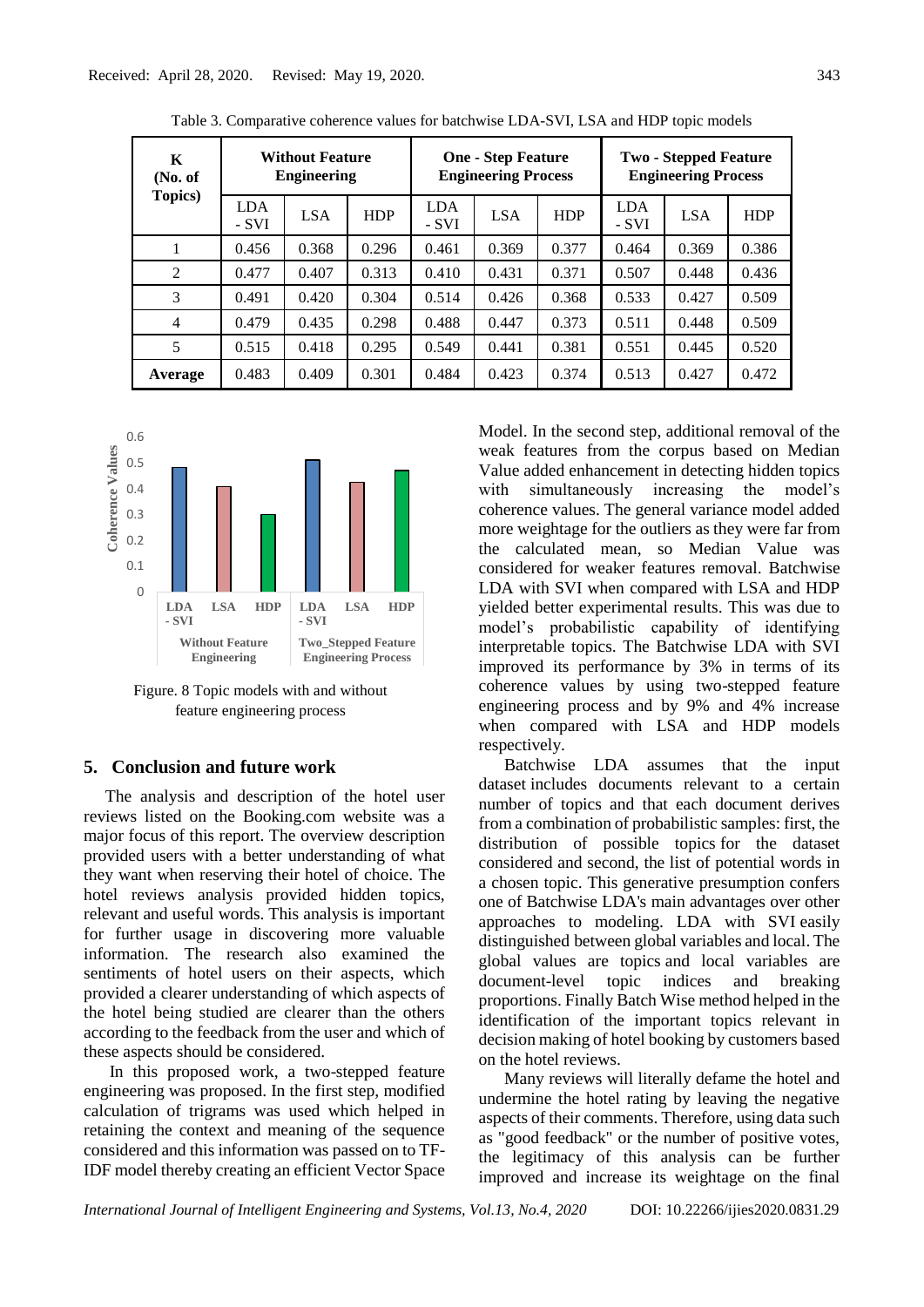outcome. A significant way for this research is to ask the customer about the qualities they like in hotels, e.g. Economical, for family, good food, air condition, Wi-Fi, pools and so on. These information would help the researchers to work upon a more customized and personalized Hotel Recommender System for customers to choose good hotels based on their preferences. Many customers express their opinions using images or the photos they had captured during their stay. With this an image processing can be thought of integrating with Topic Modeling. Also integrating dynamic time series data for converting the proposed model to a powerful predictive model can be this paper's future scope.

# **Conflicts of Interest**

The authors declare no conflicts of interest.

# **Author Contributions**

The contributions by the authors for this research article are as follows: "Conceptualization, Methodology, Formal Analysis, Corpus Creation, Visualization and Writing - Original Draft Preparation by Sujatha Arun Kokatnoor; Result Validation, Data Curation, Formal Analysis Writing—Reviewing and Editing and Supervision by Balachandran Krishnan".

# **Acknowledgments**

Authors wishes to acknowledge the technical and infrastructural help rendered by the faculty members of CSE department of CHRIST (Deemed to be University), Bangalore, India.

# **References**

- [1] M. Zhang, S. Ding, and Y. Bian, "The Online Reviews' Effects on Internet Consumer Behavior: An Exploratory Study", *Journal of Electronic Commerce in Organizations*, Vol. 15, No. 4, pp. 83-94, 2017.
- [2] M. Reisenbichler and T. Reutterer, "Topic Modeling in Marketing: Recent Advances and Research Opportunities", *Springer Journal of Business Economics,* Vol. 89, No. 3, pp. 327- 356, 2019.
- [3] W. Hopken, M. Fuchs, and M. Lexhagen, "Business Intelligence for Cross-Process Knowledge Extraction at Tourism Destination", *Journal of Information Technology and Tourism*, Vol. 15, No. 2, pp. 101-130, 2015.
- [4] D. Valdez, A. C. Pickett, and P. Goodson, "Topic Modeling: Latent Semantic Analysis for

the Social Sciences", *Social Science Quarterly,*  Vol. 99, No. 5, pp. 1665-1679, 2018.

- [5] L. Shi, G. Cheng, S. Xie, and G. Xie, "A Word Embedding Topic Model for Topic Detection and Summary in Social Networks", *Measurement and Control*, Vol. 15, No. 9, pp.1289-1298, 2019.
- [6] S. Likhitha, B. S. Harish, and H. M. Keerthi Kumar, "A Detailed Survey on Topic Modeling for Document and Short Text Data", *International Journal of Computer Applications,*  Vol. 178, No. 39, pp. 1-9, 2019.
- [7] M. Mukherjee and E. Poovammal, "Improved Topic Modeling with Parallel-Supervised LDA", *International Journal of Recent Technology and Engineering*, Vol. 8, No. 3, pp. 5692-5696, 2019.
- [8] M. G. Lozano, J. Schreiber and J. Brynielsson, "Tracking Geographical Locations using a Geo-Aware Topic Model for Analyzing Social Media Data", *Decision Support Systems*, Vol. 99, No. 1, pp. 18-29, 2017.
- [9] D. Yu, D. Xu, D. Wang, and Z. Ni, "Hierarchical Topic Modeling of Twitter Data for Online Analytical Processing", *IEEE Access*, Vol. 7, No. 1, pp. 12373-12385, 2019.
- [10] B. Zhang, D. Xu, H. Zang, and M. Li, "STCS Lexicon: Spectral-Clustering-Based Topic-Specific Chinese Sentiment Lexicon Construction for Social Networks", *IEEE Transactions on Computational Social Systems*, Vol. 6, No. 6, pp. 1180-1189, 2019.
- [11] I. Sutherland, Y. Sim, S. K. Lee, J. Byun, and K. Kiatkawsin, "Topic Modeling of Online Accommodation Reviews via Latent Dirichlet Allocation", *Sustainability*, Vol. 12, No. 5, pp. 1-15, 2020.
- [12] Z. Hai, G. Cong, K. Chang, P. Cheng, and C. Miao, "Analyzing Sentiments in One Go: A Supervised Joint Topic Modeling Approach", *IEEE Transactions on Knowledge and Data Engineering*, Vol. 29, No. 6, pp. 1172-1185, 2017.
- [13] D. Deng, L. Jing, J. Yu, S. Sun, and M. K. Ng, "Sentiment Lexicon Construction with Hierarchical Supervision Topic Model", *IEEE/ACM Transactions on Audio, Speech, and Language Processing*, Vol. 27, No. 4, pp. 704- 718, 2019.
- [14] X. Shao, G. Tang, and B. K. Bao, "Personalized Travel Recommendation Based on Sentiment-Aware Multimodal Topic Model", *IEEE Access*, Vol. 7, No. 1, pp. 113043-113052, 2019.
- [15] A. O. Steinskog, J. F. Therkelsen, and B. Gamback, "Twitter Topic Modeling by Tweet Aggregation", In: *Proc. of the 21st Nordic Conf.*